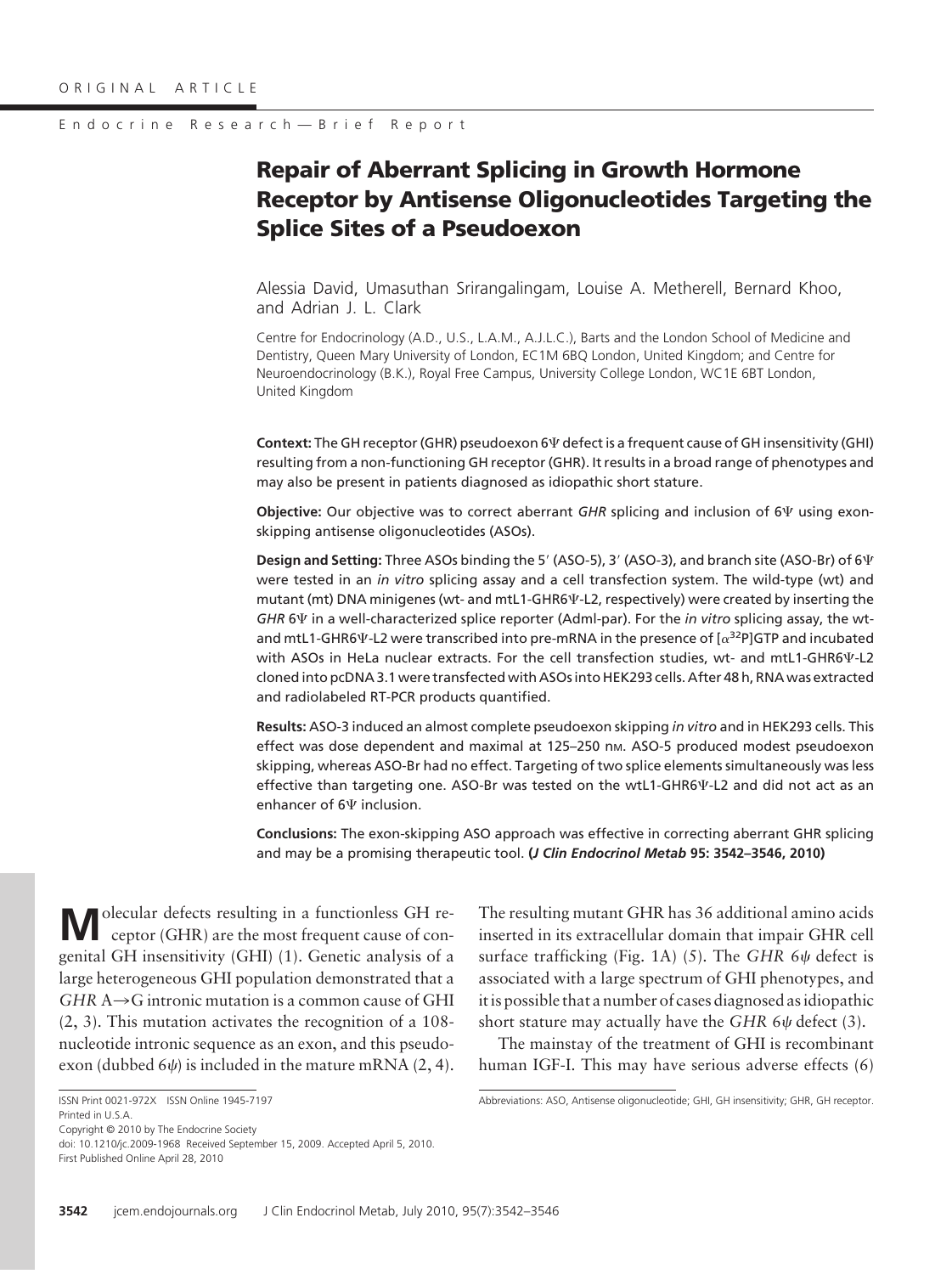

**FIG. 1.** Results of the *in vitro* splicing assay on the effect of ASOs on the mutant L1-GHR6 $\psi$ -L2 mRNA splicing. A, *Top*, the pseudoexon (6 $\psi$ ) is located in the GHR intron 6 and is normally not recognized by the splice machinery. Mutation of the last base of the 6 $\psi$  (6 $\psi$  donor splice site A to G) leads to the recognition of the pseudoexon sequence and the inclusion of 108 additional nucleotides between exons 6 and 7 in the GHR mRNA. The result of this mutation is the production of an abnormal GHR protein with 36 additional amino acids in its extracellular domain; bottom, representation of the L1-GHR6 $\psi$ -L2 mutant minigene and the ASO target positions within the minigene. The position of splice elements is also indicated. B, Effect of ASOs, alone or in mixtures, on the mutant L1-GHR6 $\psi$ -L2 minigene splicing. C, Dose-response analysis with ASO-3 and -5. D, Effect of the ASO targeting the branch point (ASO-Br) on the wild-type L1-GHR6 $\psi$ -L2 minigene. In B, C, and D, the identity of each splice product is schematically represented next to the autoradiograph. The position of the spliced products with (294 nucleotides) and without (186 nucleotides) the 6 $\psi$  pseudoexon are indicated by *arrows*. The position of the lariats (a splicing reaction intermediate) is indicated by the *asterisk*. TM, Transmembrane.

and does not stimulate linear growth to the same extent as recombinant GH in GH-deficient patients, possibly due to its short half-life or a limited ability to reach target tissues (7).Moreover, recombinant human IGF-I is costly at approximately \$2100 – 4200 per month. Thus, although IGF-I provides a solution to management of the growth and metabolic disorders of GHI patients, a search for more efficacious and cost-effective treatments, perhaps targeted to the underlying molecular defect, should not be abandoned.

Exon-skipping antisense oligonucleotides (ASOs) are a new therapeutic tool to correct aberrant mRNA splicing (8 –14). These are small synthetic molecules designed to base pair to a target sequence, *e.g.* splice sites on pre-mRNA. In contrast to DNA oligonucleotides or small interfering RNA, they act by interfering with the pre-mRNA/spliceosome interaction, causing alternative splicing and exclusion of exons. They do not cause degradation of the mRNA either through ribonuclease H or the RNA interference mechanism (15).

The aim of the present study was to use the exon-skipping ASO approach to correct aberrant RNA splicing caused by the  $GHR$  6 $\psi$  defect.

# **Materials and Methods**

### **Creation of minigenes**

The wild-type minigene  $L1$ -GHR6 $\psi$ -L2 was created by inserting the *GHR* 6 $\psi$  and its intronic boundaries between exons L1 and L2 of Adml-par, a well characterized splice reporter (16). The *GHR* 6 $\psi$  was amplified from human genomic DNA, and exons L1 and L2 were amplified from Adml-par by PCR using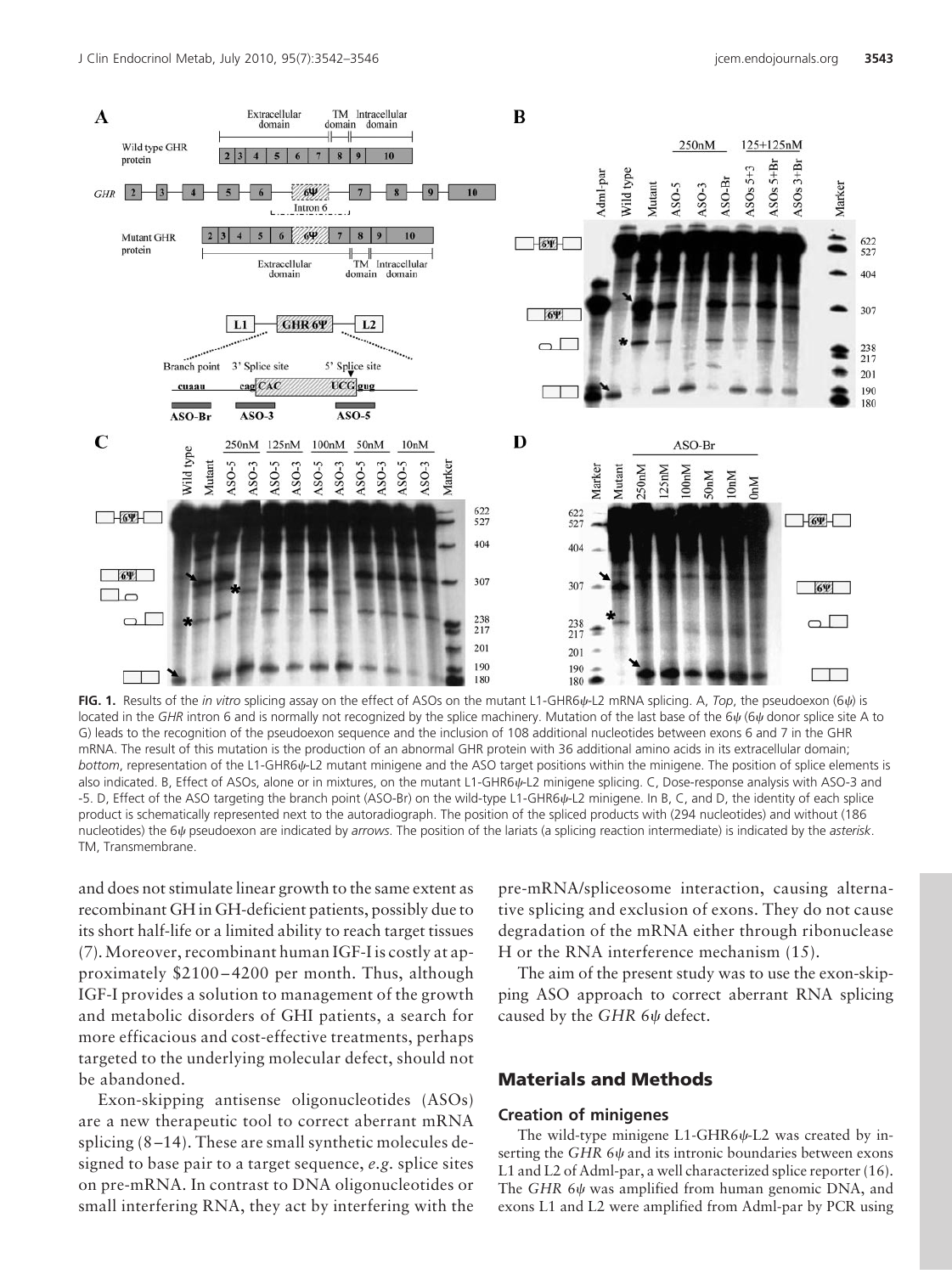primers T7L1 (5'-TAATACGACTCACTATAGGGAGACCG-GCAGATCAGCTT-3') and L2A (5'-ATCCAAGAGTACTG-GAAAGACCG-3'). The three exons were joined by overlap extension PCR (17). Adml-par was the positive control for splicing reactions.

PCR products were cloned into the pGEM T-easy vector system (Promega, Madison, WI) and the presence of the insert was assessed by direct sequencing of plasmid DNA on the ABI3700 Sequencer. The mutant  $L1$ -GHR6 $\psi$ -L2 minigene was obtained by site-directed mutagenesis using specific primers (sequences available on request).

#### **ASOs**

Three 2--*O*-methyl RNA ASOs (Dharmacon, Lafayette, CO) were targeted to the donor (ASO-5, 5'-UUCAGUGGCUCAC-CGAAU-3') and acceptor (ASO-3, 5'-UGUGGCUGUGGUUA-GACA-3') splice sites and the branch point (ASO-Br, 5'-UUA-GAAUUAGUUAUAUUG-3') of the mutant GHR pseudoexon sequence (Fig. 1A). To assess their sequence-specific effect, three ASOs targeting a different gene (the insulin receptor gene: insR11B, 5'-CGCCUUUGAGGACAGAGG-3'; insR113, 5'-CUGUGGAAACAAAACCAA-3'; and insR115, 5'-CGCA-CAGGUGAGUCAUAC-3') were also used.

### *In vitro* **splicing assay**

Wild-type and mutant DNA minigenes and Adml-par were transcribed into radiolabeled, capped RNA. Transcription reactions contained 200 ng DNA,  $1 \times$  RNA transcription buffer (Ambion, Austin, TX), 500  $\mu$ M ATP/CTP/UTP and 50  $\mu$ M GTP, 10 pCi [a-<sup>32</sup>P]GTP (800Ci/mmol; PerkinElmer, Norwalk, CT), 1 mM 7mG(ppp)G RNA cap analog (New England BioLabs, Beverly, MA) and 2 U T7 RNA Polymerase Plus (Ambion) in a final volume of 10  $\mu$ l (18). Reactions were incubated for 1 h at 37 C, gel purified on a 4% denaturing polyacrylamide gel, and resuspended in ribonuclease-free water.

ASOs (final concentration ranging from  $0-250$  nM) were incubated with 20 fmol RNA at 30 C for 1 h with a splice reaction mixture prepared as follows:  $8 \mu$ l HeLa nuclear extract (Cil Biotech, Mons, Belgium), 1  $\mu$ l 25 × ATP/creatine phosphate mixture (12.5 mm ATP, 0.5 m creatine phosphate), 1  $\mu$ l 80 mm MgCl<sub>2</sub>, 5  $\mu$ l 13% polyvinyl alcohol, 1.25  $\mu$ l 0.4 M HEPES-KOH (pH 7.3), 7 µ buffer D [20 mM HEPES-KOH (pH 8.0), 100 mM KCl, 0.2 mM EDTA, 20% glycerol, 0.5 mM phenylmethylsulfonyl fluoride, 1 mm dithiothreitol], and  $H_2O$  to 25  $\mu$ l (19). Control reactions were kept on ice for the same time. At the end of the incubation, reactions were deproteinized, precipitated, and run on an 8% denaturing polyacrylamide gel before autoradiography. The bands of interest were excised from the gel, retrotranscribed into cDNA and PCR amplified using primers T7L1 and L2A followed by direct sequencing.

#### **Cell transfection**

Wild-type and mutant minigenes  $L1$ -GHR6 $\psi$ -L2 were subcloned from the bacterial pGEM T-easy vector into the mammalian pcDNA3.1 vector.

HEK293 cells were maintained in DMEM (Sigma-Aldrich, St. Louis, MO) with 10% fetal bovine serum (Sigma-Aldrich) at 37 C under  $5\%$  CO<sub>2</sub>. Cells were transiently transfected at  $50\%$ confluency with the mutant pcDNA3.1 L1-GHR6 $\psi$ -L2 plasmid (50 ng) and different concentrations of ASOs (final concentration ranging from 0-250 nM) using Lipofectamine 2000 (Invitrogen, Carlsbad, CA). Forty-eight hours after transfection, cells were harvested, RNA extracted, and reverse transcribed, and cDNA was amplified in the presence of 0.5  $\mu$ Ci [ $\alpha$ -<sup>32</sup>P]dCTP with primers T7L1 and L2A in a  $12.5-\mu$ l PCR. PCR products were separated on an 8% nondenaturing polyacrylamide gel before autoradiography and quantitation on a PhosphorImager (Molecular Dynamics, Sunnyvale, CA). The percentage of alternative splicing was calculated as the ratio of isoform to total of all isoforms, and results are presented as mean  $\pm$  SEM of at least three separate experiments.

## **Results**

## **ASO-3 corrects aberrant splicing caused by the** *GHR* **6 in the** *in vitro* **splicing assay**

Each ASO was initially tested at a 250 nm concentration. ASO-3 induced 6 $\psi$ skipping from the mRNA, as demonstrated by the absence of the 294-nucleotide band corresponding to the L1-GHR6 $\psi$ -L2 mRNA and the appearance of the 186-nucleotide band corresponding to spliced exons L1 and L2. ASO-5 produced modest 6 $\psi$ skipping, whereas ASO-Br had no effect (Fig. 1B). We tested whether the combined targeting of two splice sites could be more effective than targeting of a single splice site. For this purpose, two ASOs at a final concentration of 125 nM each were used in the same reaction. Mixtures of ASO-3 and -5 and ASO-3 and -Br caused modest skipping of 6 $\psi$ . Almost no 6 $\psi$  skipping was seen for the mixture ASO-5 and -Br (Fig. 1B).

ASO-3 and ASO-5, which had produced  $6\psi$  skipping, were further tested by titration between 10 and 250 nM. ASO-3 induced complete 6 $\psi$  skipping from the mRNA at concentrations over 100 nM, whereas its effect was extremely weak and almost negligible at 50 and 10 nM. ASO-5 produced modest 6 $\psi$  exclusion from the mRNA, with the maximal effect seen at over  $100 \text{ nm}$  (Fig. 1C).

Because ASO-Br reduced the efficacy of ASO-3 and -5, it was used with the wild-type L1-GHR6 $\psi$ -L2 minigene to test whether it could act as an enhancer of 6 $\psi$ inclusion. No band of 294 nucleotides corresponding to the L1- GHR6 $\psi$ -L2 mRNA was detected (Fig. 1D).

To test the sequence-specific effect of ASO-3, three negative control ASOs not targeting the minigene (ASO insR11B, -113, and -115) were used at a concentration of  $250$  nm. No 6 $\psi$  skipping was seen (data not shown).

## **ASO-3 is the most effective in correcting** *GHR* **6 aberrant splicing in HEK293 cells**

The three ASOs were transfected with the pcDNA3.1 L1-GHR6 $\psi$ -L2 mutant plasmid in HEK293 cells. Two ASO concentrations (250 and 125 nm) which were most effective in inducing 6 $\psi$  skipping *in vitro* were tested. ASO-3 induced the most skipping of  $6\psi$ ,  $80.7 \pm 13.7\%$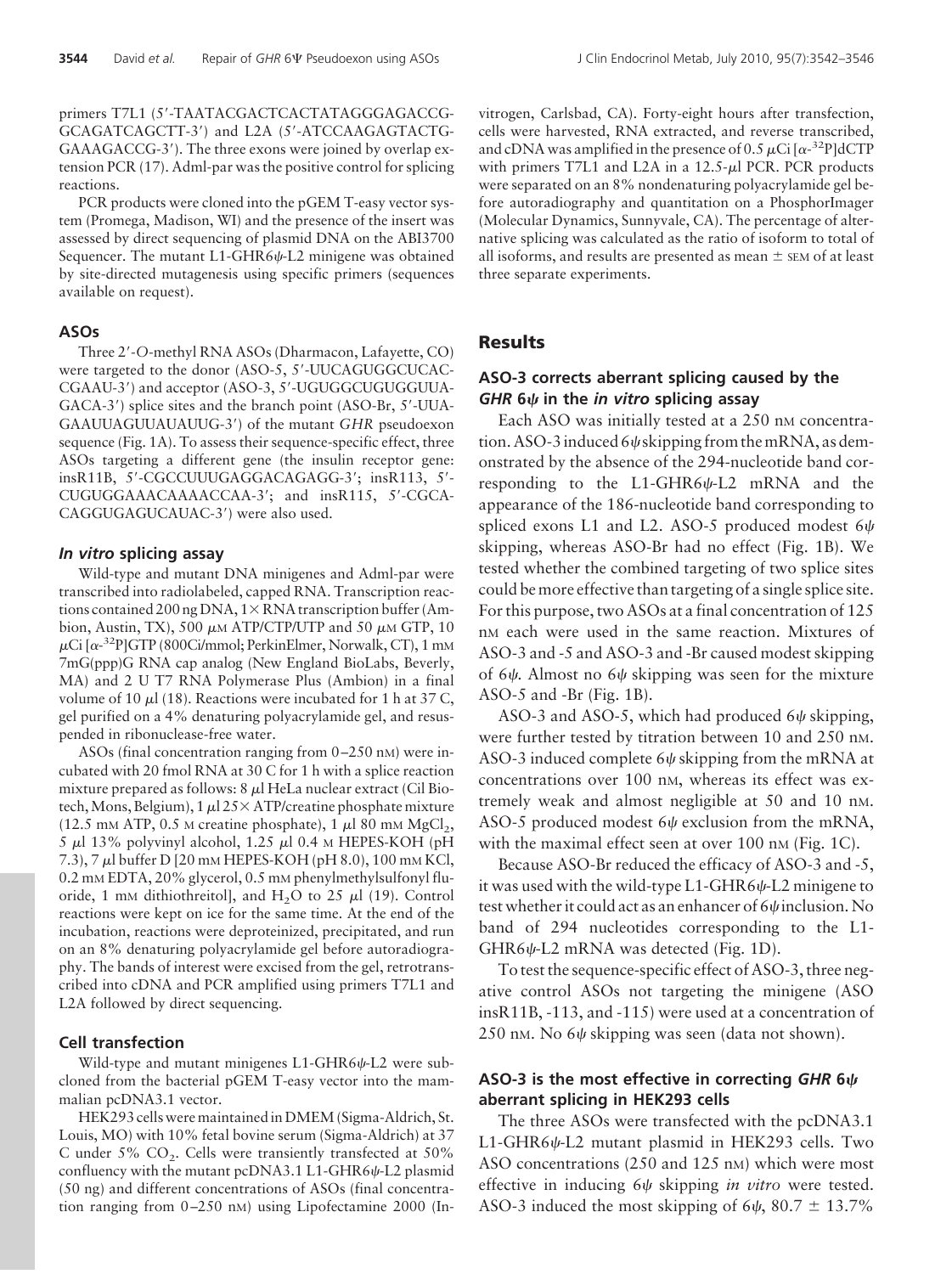

**FIG. 2.** Effect of ASOs in HEK293 cells. A, HEK293 cells were transfected with plasmid pcDNA3.1 L1-GHR6 $\psi$ -L2 carrying the 6 $\psi$  mutation A $\rightarrow$ G and with one or more ASOs. One representative example of three separate experiments is presented. The position of the bands corresponding to the mRNA product with (294 nucleotides) or without (186 nucleotides) the GHR  $6\psi$  is indicated. B, Quantitative data are presented as mean  $\pm$  sem, indicated by the *error bar*, of at least three separate experiments.

(250 nm) and 97.3  $\pm$  1.3% (125 nm), whereas ASO-5 produced modest 6 $\psi$  skipping, 48.6  $\pm$  13.4% (250 nm) and  $47.4 \pm 12.1\%$  (125 nm). ASO-Br was the least effective at  $5.2 \pm 2.4\%$  (250 nm). The mixture of ASO-5 and -3 resulted in 38.5  $\pm$  21.7% skipping, whereas the mixture of ASO-5 and -Br and ASO-3 and -Br resulted in 13.5  $\pm$ 6.3 and 6.1  $\pm$  3.5% skipping, respectively (Fig. 2).

## **Discussion**

The *GHR* 6 $\psi$  mutation A $\rightarrow$ G is a frequent cause of congenital GHI due to the presence of a defective GHR (3). The phenotypic variability associated with this mutation may reflect the partial exclusion/inclusion of this exon in patients, which may be indicative of the borderline nature of the splicing determinants in this sequence. If so, this may indicate the potential for this site to be corrected. In this study, we show that ASOs are effective for this purpose, both *in vitro* and in a cell transfection system.

Exon-skipping ASOs are currently used to correct splicing in neurodegenerative diseases and hematopoietic disorders, with promising results*in vitro* as well as*in vivo* (8, 10, 14, 20). These ASOs alter mRNA splicing either by physically interfering with the recognition of the splice elements (splice sites, branch points, or enhancers) by the spliceosome or by inducing a secondary structure that favors exon skipping (20). This study tested the efficacy of ASOs in restoring correct *GHR* splicing. An ASO directed against the mutant 5' splice site of the 6 $\psi$  was tested alongside ASOs targeted against two other splicing elements: the 3' splice site and the branch point. The efficacy and optimal conditions of the three ASOs were first tested us-

ing the *in vitro* splicing assay and then in HEK293 cells. As expected, the effect of the ASOs was sequence specific and dose dependent, with an optimal effect seen at concentrations from  $100 - 250$ nM. Surprisingly, the most effective ASO, both *in vitro* and in HEK293 cells, targeted the 3' splice site. The ASO against the 5' splice site, adjacent to the 6 $\psi$  mutation, showed modest efficacy in restoring correct splicing. Different accessibilities of the 5' vs. the 3' splice site to ASOs in the two cell lines used in this study (HeLa cells for the *in vitro* splicing assay and HEK293 cells for cell transfection studies) may explain the superior efficacy of the ASO targeting the 3' splice site compared with the ASO targeting the  $5'$  splice site. It is also possible that ASO-5 interferes

with the binding of the  $6\psi$  splicing silencer hnRNP E1, which binds nearby within positions 79–98 of 6 $\psi$ , encouraging  $6\psi$  inclusion and partially reversing the exon-skipping effect (4). Demonstration of this effect is worthy of investigation in future work. However, the aim of this study was to explore the feasibility of using ASOs for correcting aberrant splicing, rather than to explore the molecular mechanisms by which ASOs work, among which interference with hnRNP E1 function is one possible mechanism.

Although some studies have suggested that targeting more than one splice element can be more effective than targeting single elements (20), this study demonstrated that simultaneous use of two ASOs was less effective and attenuated the effect of individual ASOs, both *in vitro* and *in cellulo*. This was particularly evident in the case of the ASO targeting the branch point (ASO-Br), which, used together with other ASOs, significantly blunted their effect. The mechanism responsible for this phenomenon remains unknown. It is unlikely that this is due to a low ASO concentration, because the final concentration of each ASO in the combination experiments was 125 nm, the same dose that was effective in inducing 6 $\psi$  skipping when ASO-3 and -5 were used alone. A promoting effect of the ASO-Br on  $GHR$  6 $\psi$  inclusion also appears unlikely. When tested *in vitro* on the wild-type minigene, ASO-Br did not result in the inclusion of the  $6\psi$  in the spliced mRNA.

Two limitations of this study include, first, the lack of data on the effect of ASOs on cells from GHI patients expressing the mutant *GHR*. Availability of patient cells in future studies will allow us to demonstrate *in vivo* the